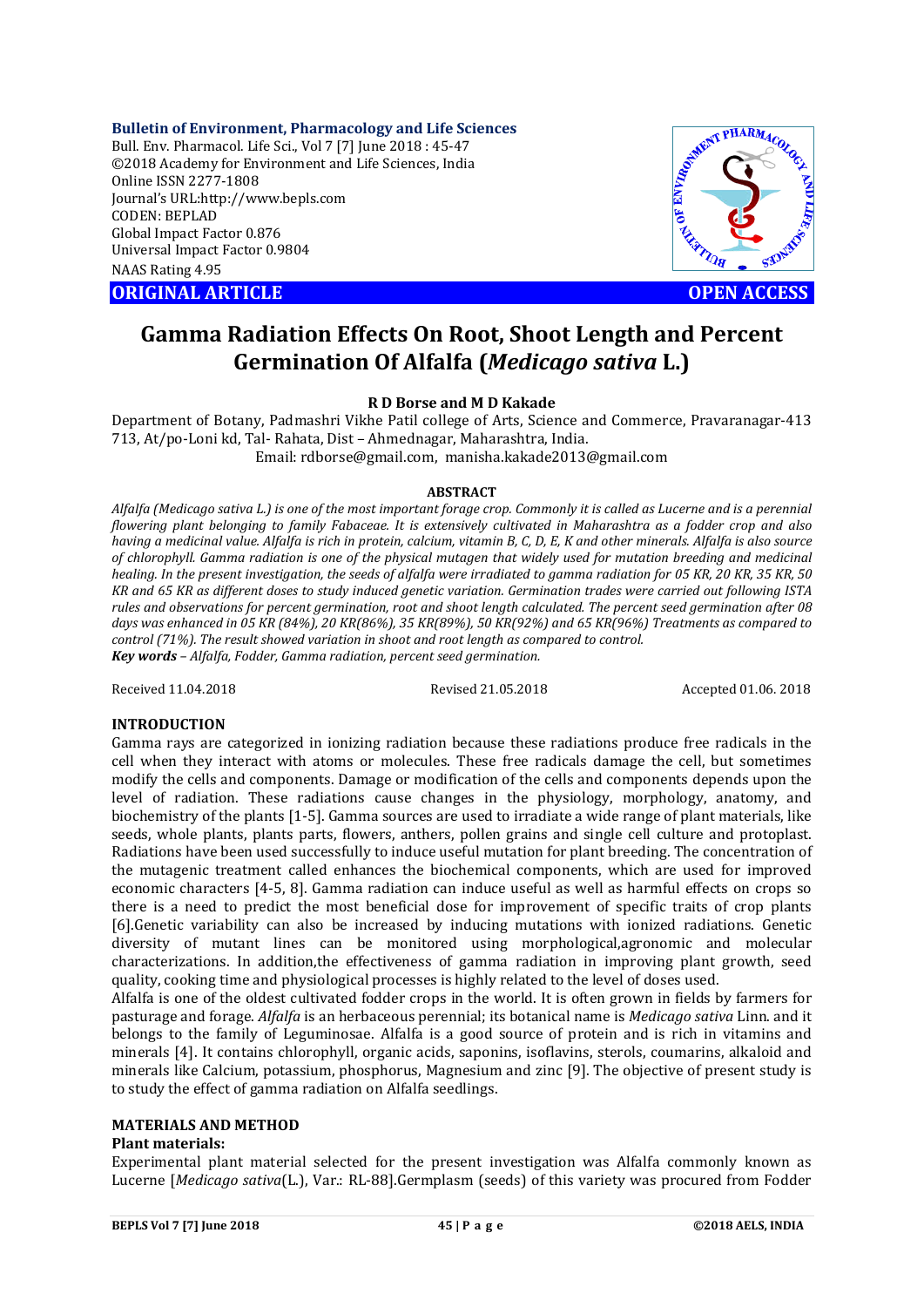improvement Division of Mahatma Phule Agricultural University, Rahuri (Ahmednagar district, Maharashtra state, India). The cultivar is desi type, commercially and widely cultivated in the area of Ahmednagar district of Maharashtra.

# **Gamma radiation:**

The source of gamma radiation used in the investigation was cobalt 60(<sup>60</sup>CO). The facility available at the Department of Biophysics, Government Institute of Science Aurangabad (M.S. India) was availed. The doses employed were 5KR,20KR,35KR,50KR and 65KR. Dry, uniform 50 gm. seeds of Alfalfa were irradiated with different doses of gamma radiation (5KR,20KR, 35KR,50KR and 65KR). Untreated seeds with gamma radiation were used as control.

# **Experimental Setup**

In order the study of gamma radiation on alfalfa seeds as a test plant between paper methods (Rao *et al*. 2006) was used, for this experiment equal sized 100 healthy seeds were used in each doses like a 5KR, 20KR, 35KR, 50KR and 65KRand control. The seeds were germinated between two layers of germination paper either by loosely covering the seeds with an additional layer of germination paper by placing the seeds into folded envelops which may be placed in flat or upright position or by placing the seeds in rolled towels. The rolls should be placed in an upright position. These can then placed. Seeds containing germination paper placed at  $22^{\circ}$ C temperature. The germination paper was kept moist by regular addition of tap water for control seeds and treatment seeds. The germination percentage was recorded on 8 days. Then measuring growth parameters. The growth parameters including the root length, shoot length, Total height, and Germination percentage were calculated. The final Percent seed germination was

calculated using following formula.<br>Percent germination =  $\frac{No. of seed germinated}{P}$  $X$  100 **Total No. of Seeds** 

After eight days shoot and root length were recorded.

# **RESULT AND DISCUSSION**

**Effect of gamma radiation on root and shoot length:**

| <b>Radiation Doses</b> | Root length | <b>Shoot length</b> | Table 11 Bheet of gamma Faulution on becaming growth of financi<br><b>Total Seedling</b> | Percent     |
|------------------------|-------------|---------------------|------------------------------------------------------------------------------------------|-------------|
|                        | Mean (cm)   | Mean (cm)           | Height (cm)                                                                              | Germination |
| T1(control)            | 3.86        | 6.71                | 10.57                                                                                    | 71%         |
| T2(5KR)                | 3.87        | 7.67                | 11.54                                                                                    | 84%         |
| T3(20KR)               | 3.97        | 7.50                | 11.47                                                                                    | 86%         |
| T4(35KR)               | 4.21        | 7.17                | 11.38                                                                                    | 89%         |
| T5(50KR)               | 4.29        | 7.00                | 11.29                                                                                    | 92%         |
| T6(65KR)               | 3.74        | 6.81                | 10.55                                                                                    | 96%         |

# **Table 1: Effect of gamma radiation on seedling growth of Alfalfa.**



# **Graph 1: Graphical comparison of Root and Shoot length of Alfalfa.**